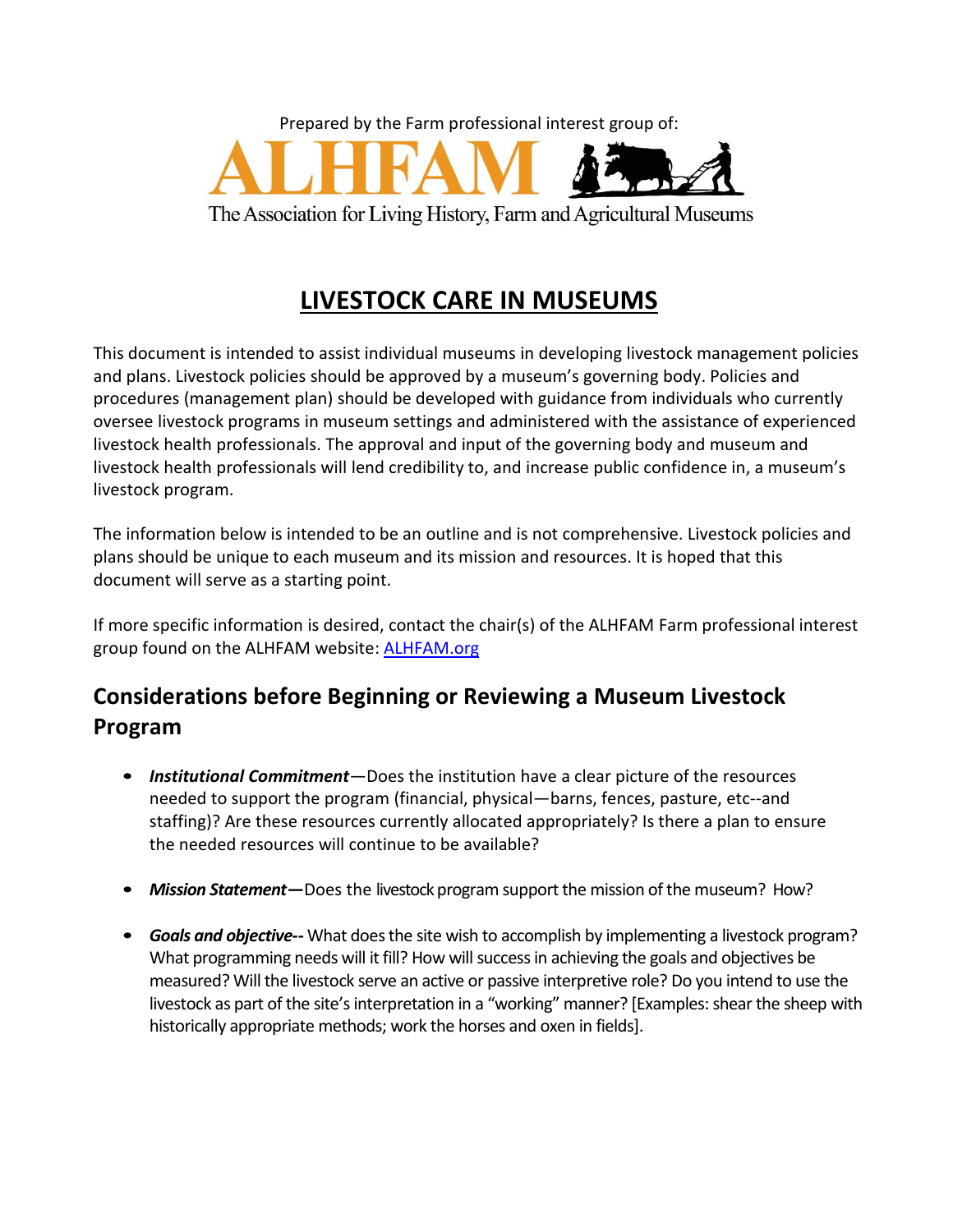## **Livestock Policy (this should be easily available to the public—on the museum's website is ideal)**

A Livestock Policy defines the role of livestock in the character and function of a museum and clarifies the guiding principles relating to acquisition, management, use, and disposition. The policy should be compliant with the museum's broader formative documents (mission statement, by-laws or other enabling documents, code of ethics, etc) and should serve as a basis for specific livestock management plans and procedures.

- I. Statement of Institutional Commitment--*include how resources needed have been determined and how they will be allocated over the lifetime of the program*
- II. Overview of livestock programs at museum (historically and currently)--**optional**
- III. Interpretive Goals and Objectives of Livestock Program--*include connection to larger institutional mission*
- IV. Animal Care and Welfare statement—*general statement on the museum's commitment to providing the highest levels of care for livestock and adherence to best practices* (reference any documents that help guide practices and note that specific care and handling procedures are maintained in the Livestock Management Plan)

#### V. Acquisitions

A. Methods

1. Purchase, unrestricted gift, loan, sponsorships, abandonment and drop-off—*Include Explicit statements about conditions under which livestock will be accepted, what sponsorships entail, and how abandoned animals will be treated to avoid disruption of livestock on site*

- 2. Authority—*who can acquire livestock; who can authorize treatment*
- 3. Documentation—*what is legally required & how it will be maintained*
- *4. Labeling—will animals be labeled &, if so, general statement on methods*

(specific methods should be in the Livestock Management Plan)

- B. Livestock selection criteria
	- 1. Phenotypic and genotypic
	- 2. Breed choice
	- 3. Rare breed conservation
	- 4. Breed or individual temperament requirements
	- 5. Training requirements- horses and oxen

#### VI. Loans (Incoming/outgoing)

- A. When allowed
- B. Who can approve
- C. Medical care—*who approves treatment and who is responsible for costs*
- D. Fees
- E. Documentation—*what is legally required & how it will be maintained*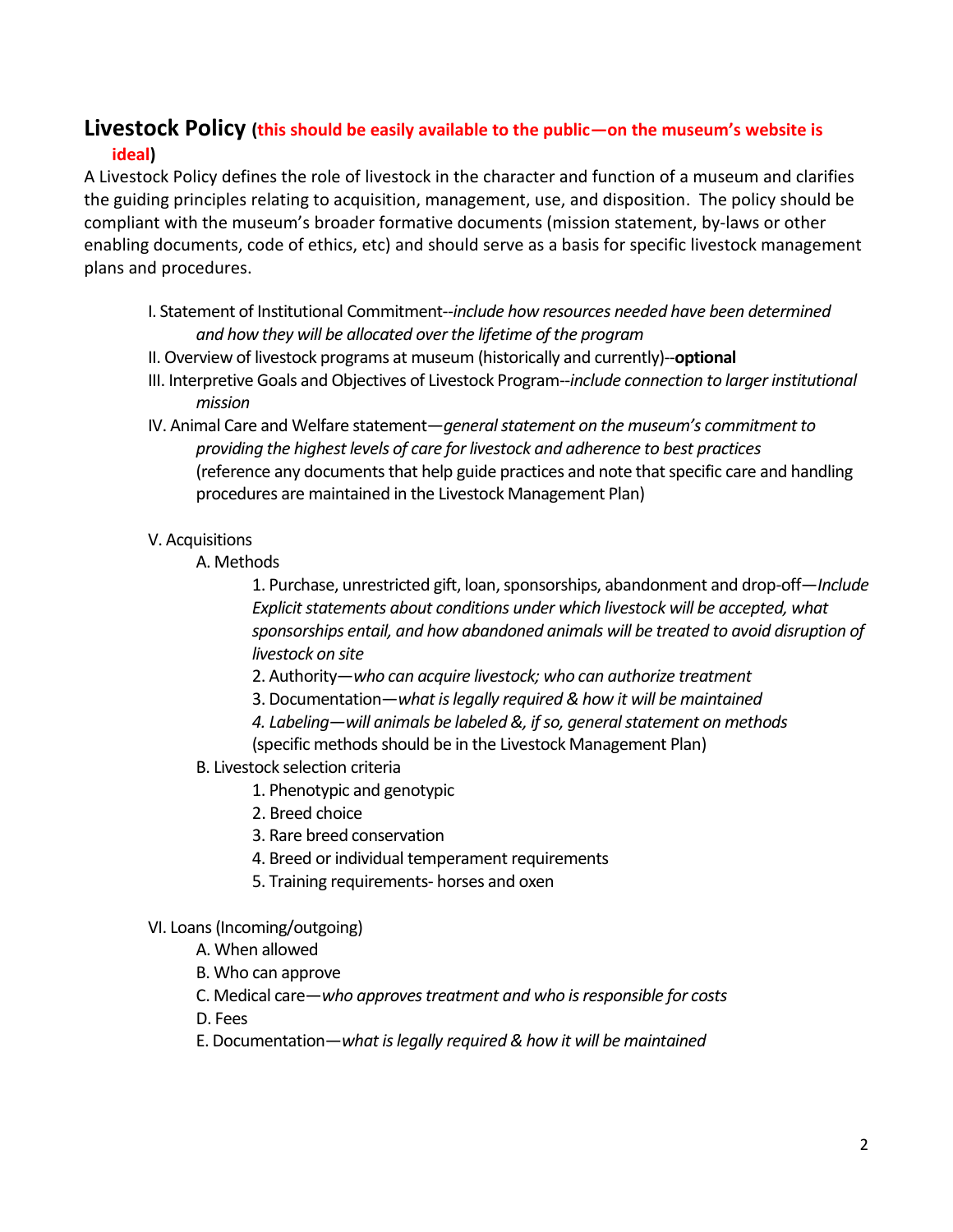VII. De-acquisition/Disposal

- A. Conditions
- B. Approval
- C. Methods
- D. Documentation—*what is legally required & how will it be maintained*
- VIII. Responsibilities—*outline levels of responsibility for the livestock program from the governing body to all staff. Include training requirements for staff who undertake direct livestock care/handling tasks. Define who (individual/team) will be responsible for the development and maintenance of the Livestock Management Plan. Define who will answer questions about animal welfare/rights and how (there needs to be guidance for staff and volunteers at all levels).*
- IX. Review & approval A. Who B. How often
- X. Transparency and Accountability—*statement that the museum works in the public trust and that this policy and other documents, and all practices regarding the livestock program, are available for public review* (most museums would need to comply with public records requests anyway)

## **The Livestock Management Plan**

A Livestock Management Plan is a working document that outlines specific conditions, requirements, and job duties associated with a museum livestock program. It should be crafted to suit the needs of an individual institution and support its policies. Plans need to be reviewed and updated at least yearly. Guidelines and standards approved by national or international organizations should be consulted (two places to start: [USDA, National Agriculture Library, Standards and Guidelines](https://www.nal.usda.gov/awic/standards-and-guidelines) and th[e Federation of Animal Science Societies,](http://fass.org/docs/agguide3rd/ag_guide_3rd_ed.pdf)  [Guide for the Care and Use of Agricultural Animals in Research and Training\)](http://fass.org/docs/agguide3rd/ag_guide_3rd_ed.pdf)

- I. Environmental Conditions
	- A. Space requirements specific to species/indoor and outdoor
	- B. Relations between species
	- C. Temperature tolerances of species/breed
	- D. Sanitation/manure disposal
	- E. Pest Management
		- 1. Exterior parasites on livestock
		- 2. Internal parasites in livestock
	- F. Physical Site
		- 1. Buildings and grounds
		- 2. Shelter requirements
		- 3. Ventilation/Odors to surrounding areas
		- 4. Feeding and watering arrangements (troughs, mangers, etc.)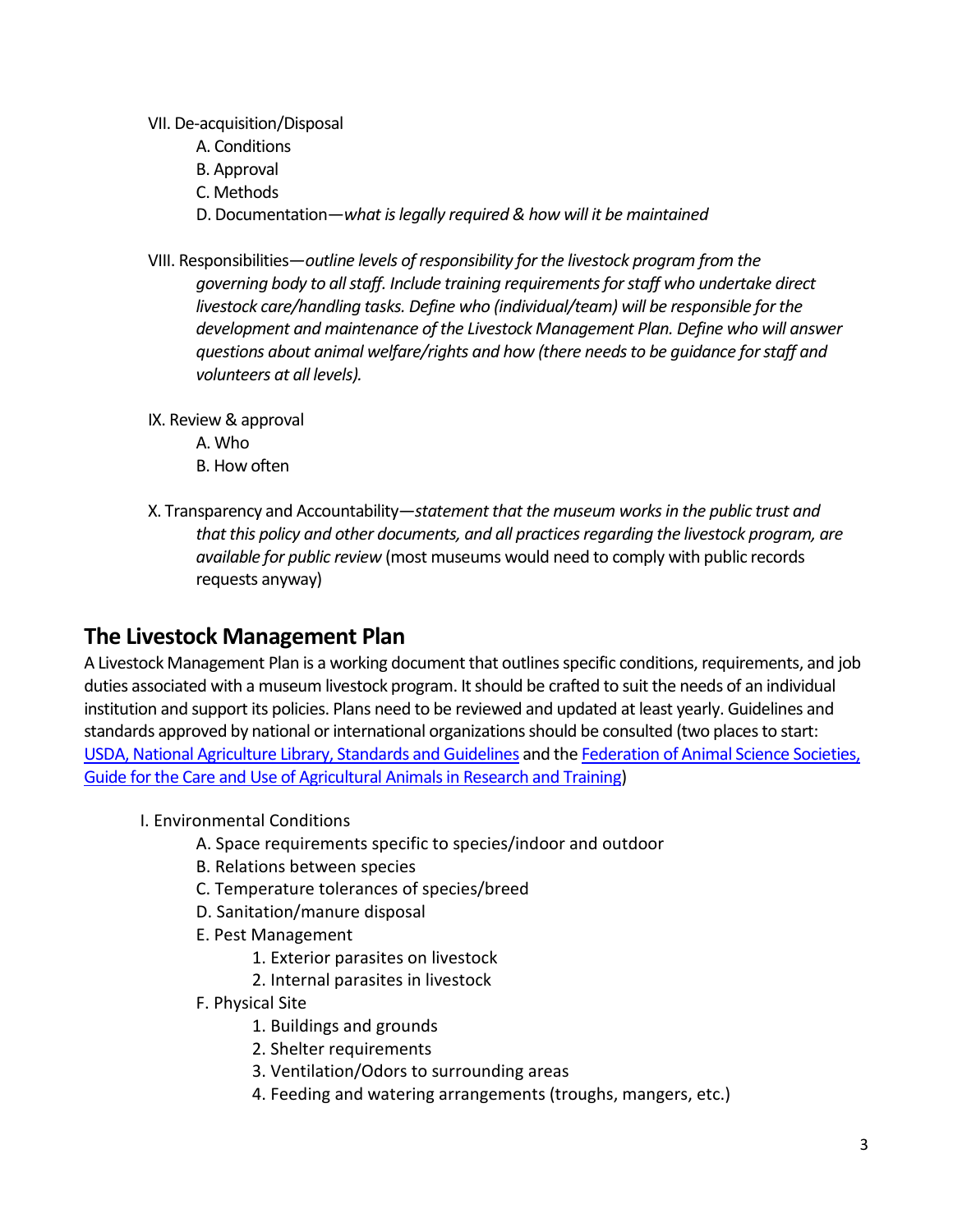- 5. Predator control methods
- 6. On- and off-site facilities
- G. Fencing
	- 1. Types (historic or modern)
	- 2. Safety (humans & livestock)
	- 3. Cost considerations
	- 4. Maintenance requirements
	- 5. Concealment (within view or concealed)
- H. Nutrition (Consult a nutritionist veterinarian and cite)
	- 1. Specific needs for specific species
	- 2. Specific needs for individuals within species
	- 3. Work load for species (general) and individuals (specific)
	- 4.
	- 5. Water Supply
		- a. Source
			- 1. Fresh (identify source)
			- 2. Container (historic or modern)
		- b. Amount needed for species or individuals
		- c. Availability
		- d. Allowances for public perception
	- 6. Storage of feed
		- a. Freshness/rotation
		- b. Containers (historic or modern; visible?)
		- c. Rodent/pest control
		- d. Security from livestock/visitors
		- e. Feeding schedule
			- 1. Who will feed/when
			- 2. Recording
			- 3. Where to post for easy access
			- 4. Identify specific amounts and guidelines for individual livestock
		- f. Quantity
		- g. Quality/Brand

II. Health Programs and Biosecurity (Consult a local veterinarian and check for any national or regional standards or legislation)

- A. New Acquisitions
	- 1. Vaccinations before arrival
	- 2. Parasite control before arrival
	- 3. Practices unique to species before arrival
	- 4. Quarantine upon arrival
- B. Vaccinations (preventive/general/reproductive)
	- 1. Schedule
		- a. Times per year (identify seasonal/initial/booster)
		- b. Ages (newborn, yearling, mature)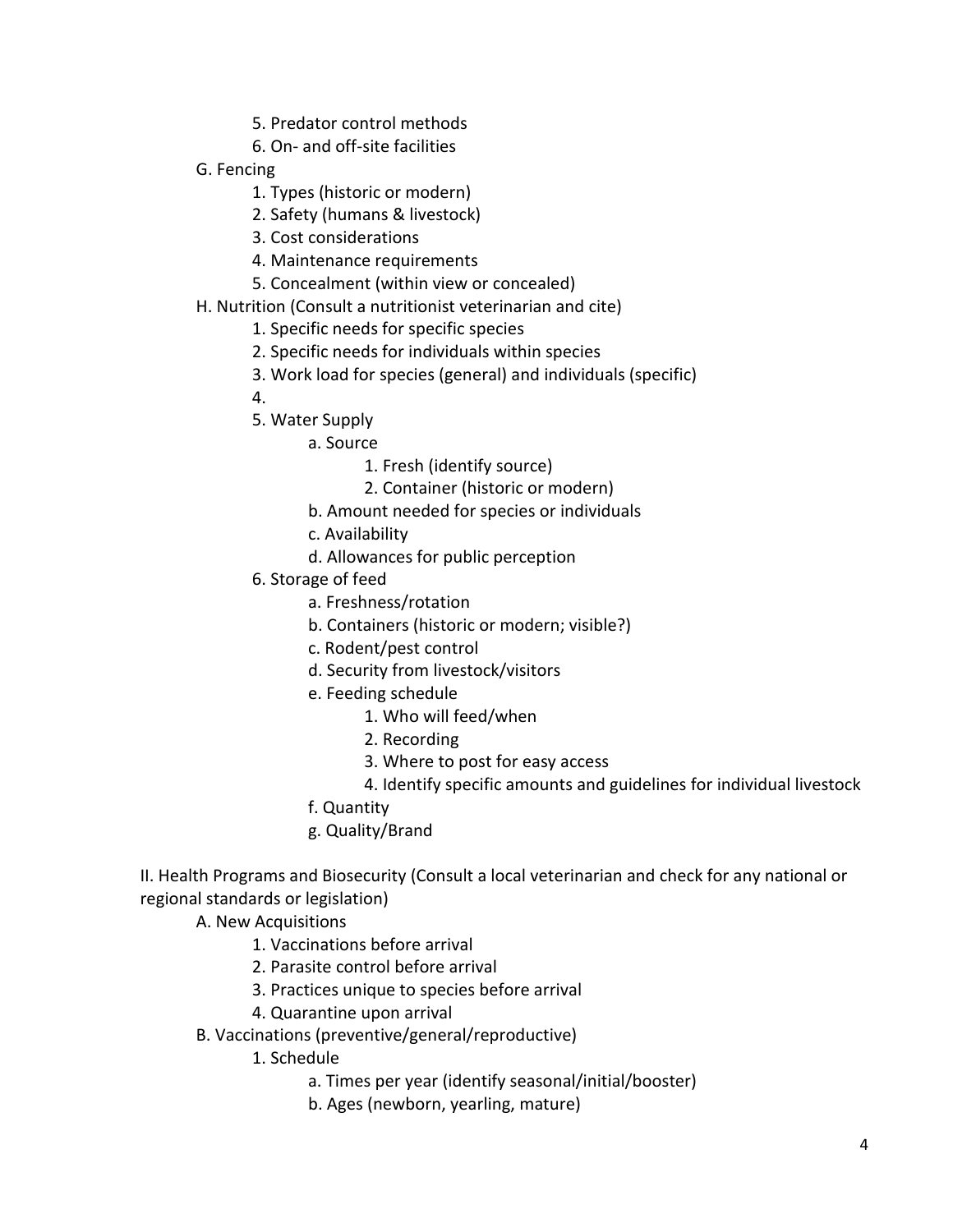- c. Types of medications/dosages/boosters
- d. Documentation—*what is legally required & how will it be maintained*
- C. Breeding
	- 1. Staff responsible
	- 2. Locations authorized

3. Purposes (i.e., to preserve heritage species, replenish existing herd, provide for interpretive programming, etc.)

- 4. Gestation periods for species
- 5. Lactation
	- a. Weaning
	- b. Drying off
- 6. Growth Expectations
- D. Worming
	- 1. Types of parasites and methods of detection
	- 2. Schedule and rotations of medications for parasites
	- 3. Documentation of detection and medication
- D. Castration
	- 1. Methods/determination
	- 2. Medical treatment
	- 3. Staff training and expertise needed
- E. Veterinary Services
	- 1. Maintenance of close, working relationship (identify)
	- 2. Health check schedule
	- 3. Hospital facilities (distance/location)
	- 4. Sick animal quarantining
	- 5. When to call

#### F. Farrier **(similar to Veterinary Services-if applicable)**

- G. Disposal procedures
	- 1. Live animals
		- a. Euthanasia-*have a very specific decision-making process in place*
		- b. Sale (include restrictions, if any)
			- 1. Public auction
			- 2. Sale to Private Party or Not-for-Profit
			- 3. Donation to not-for-profit--*donation to private parties and for-*
			- *profit entities is discouraged*
		- c. Use in facility
			- 1. Human consumption in foodways programming
			- 2. Processing program
			- 3. Storage dissemination
	- 2. Deceased animals
		- 1. Burial on site—*follow local regulations, if applicable*
		- 2. Disposal service
		- 3. Donations to vet schools or other facilities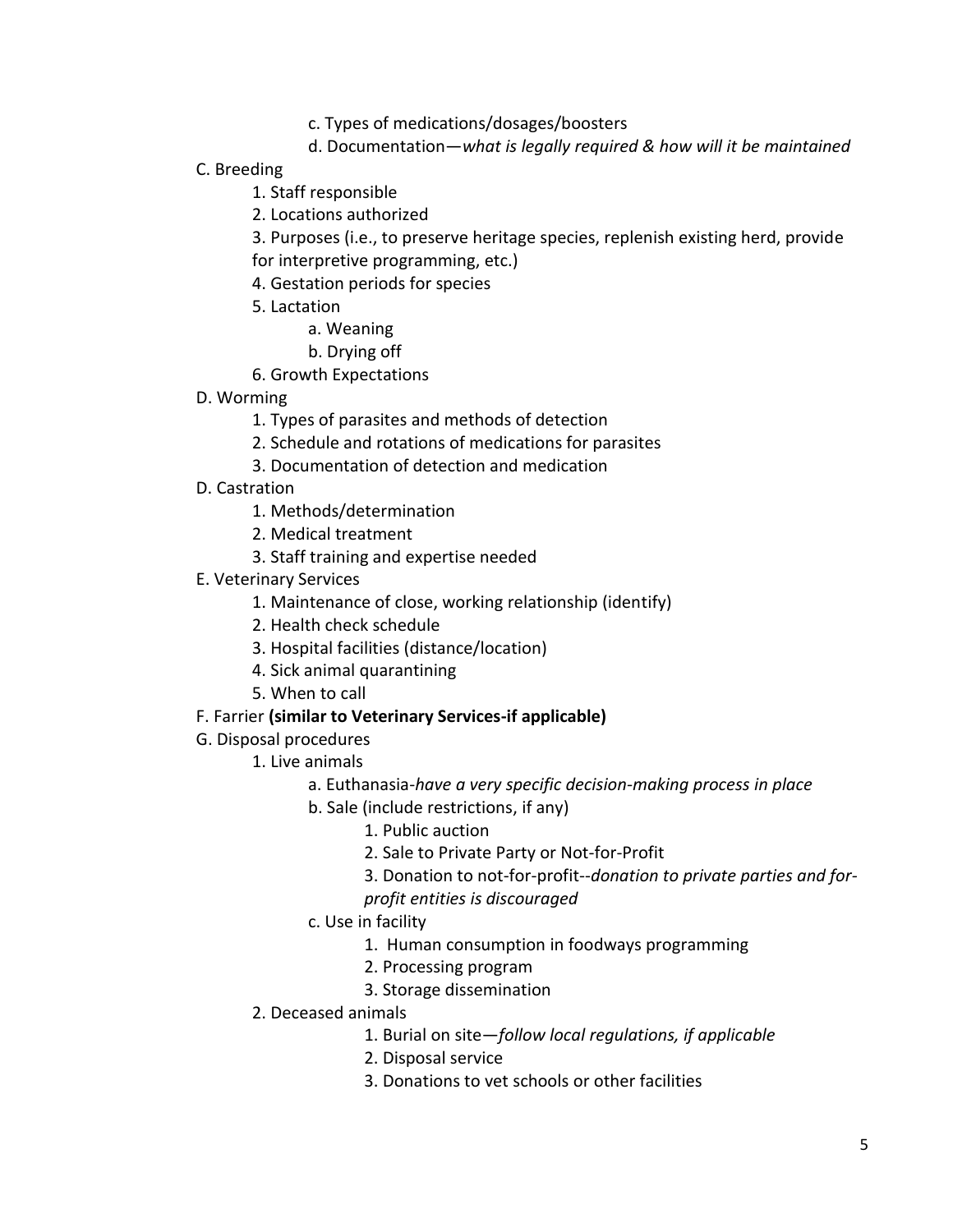H. Record Keeping

- 1. Health
- 2. Nutrition
- 3. Acquisitions
- 4. Disposal
- 5. Breed registration

### III. Staff Training

- A. Mission of livestock program
	- 1. Relation of program to museum mission/program mission
	- 2. Interpretive goals
	- 3. Overview of policies and procedures relating to program
	- 4. Chain of command
	- 5. Training schedule
- B. Animal husbandry (specific to species and/or individuals on site)
	- 1. Livestock handling
	- 2. Livestock behavior
	- 3. Restraint techniques
	- 4. Physiology of species
	- 5. History of species
	- 6. Grooming schedule
- C. Visitor interaction (should be governed by interpretive goals)
	- 1. To pet or not to pet
	- 2. Naming of animals
	- 3. Acceptable levels of visitor participation in animal handling/care

D. Driving techniques of draft/carriage animals, riding techniques for saddle horses (if applicable)

- E. Visitor and staff safety
	- 1. Around livestock
	- 2. Facilities
	- 3. State and local laws
- F. Resources for reference use--*include hyperlinks and/or print materials*

### IV. Liability Issues

- A. Insurance
- B. Training and procedures
- C. Equipment
- D. Policy for contractors on site

### V. Emergency Plan—*should conform to museum's larger emergency plan*

- A. Inclement weather
- B. Disasters preparedness and response
- C. Contact list
- D. Evacuation procedures for animals